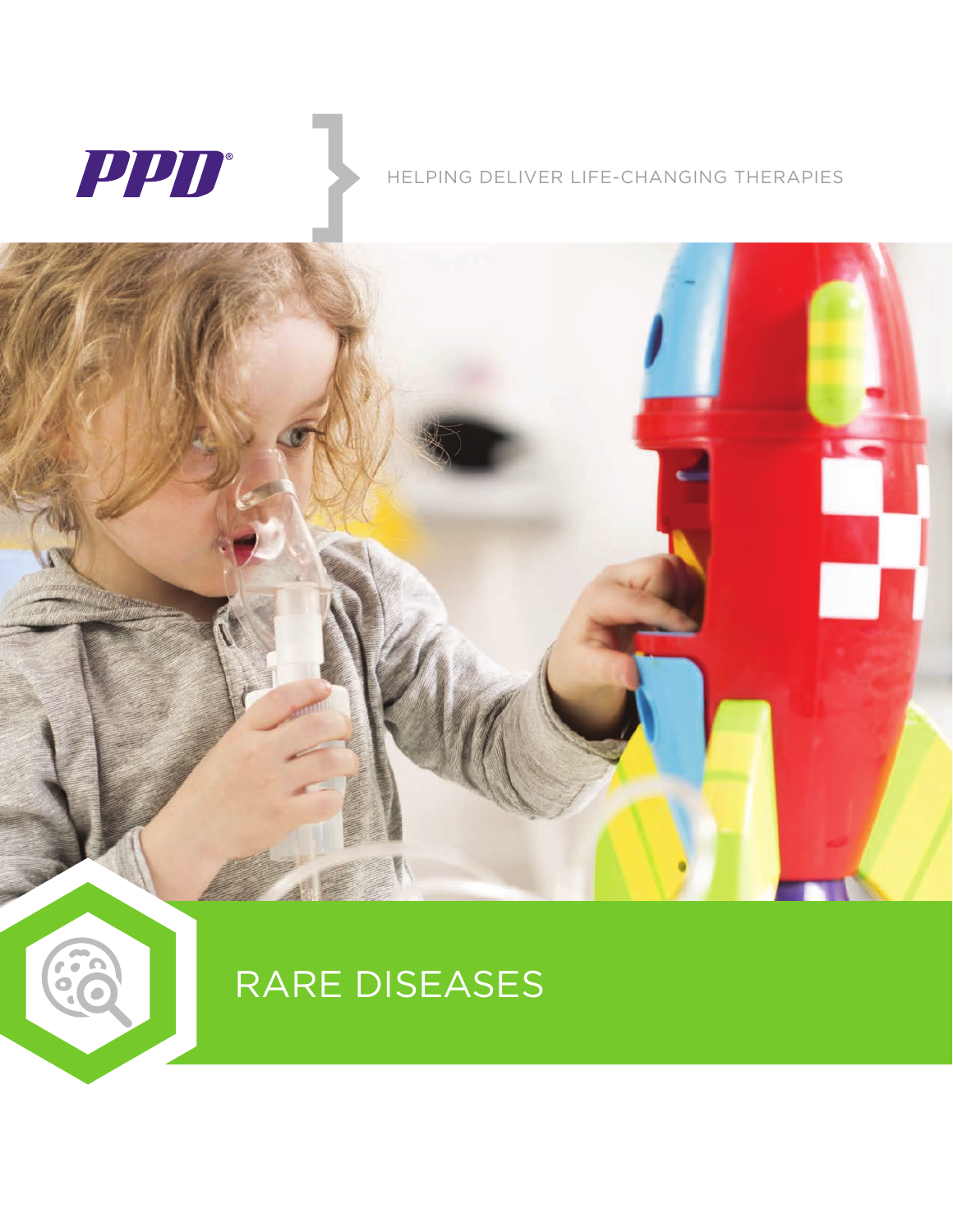## RARE DISEASE AND PEDIATRIC CENTER OF **EXCELLENCE**

PPD's Rare Disease and Pediatric Center of Excellence is an experienced and dedicated cross-functional leadership team with clear accountabilities. The center of excellence team addresses strategic, operational, medical and scientific challenges presented by the small, widely dispersed patient populations.



Most comprehensive rare disease center of excellence in the industry

**Delivers** tailored thought leadership in the design and execution of trials



**Provides** aligned oversight of program delivery for operational teams

The center of excellence team drives all of PPD's rare disease and pediatric activities with accountabilities that span all therapeutic areas. The team provides tailored thought leadership and innovation in the design and execution of trials, as well as aligned oversight of program delivery and clear escalation paths for operational teams. In addition, the team provides strategic insights that can inform and optimize clinical and regulatory strategy development and facilitate access to a broad array of key stakeholders, including medical experts, patients and patient advocacy groups. Our team brings a wealth of experience combined with access to data, analytics and innovative technology solutions to advance and optimize the design and delivery of complex global programs in low prevalence indications.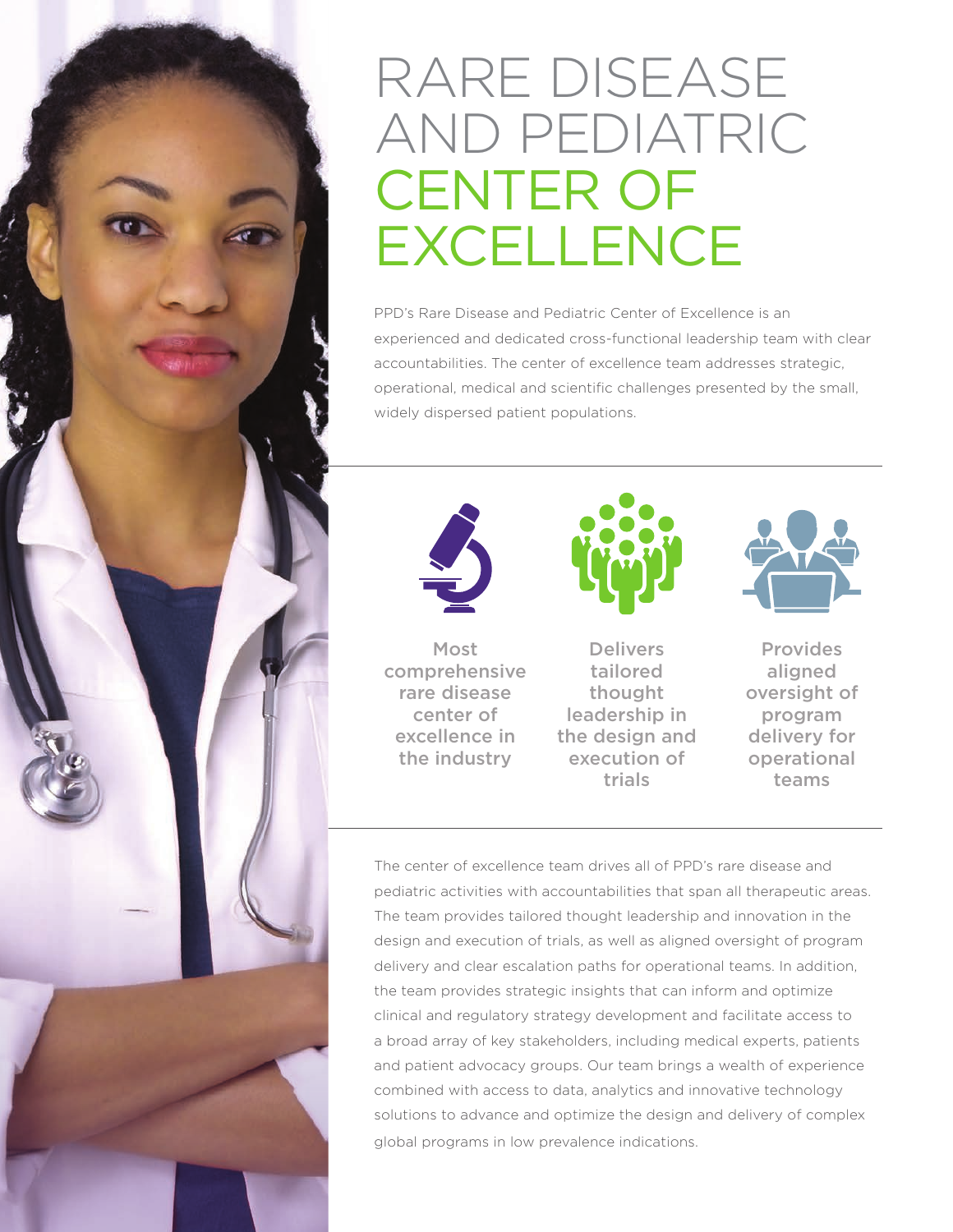# AN OPPORTUNITY FOR REAL IMPACT

The physical and psychological toll of a rare disease on families is incalculable. Alleviating this burden requires an integrated approach to overcoming persistent obstacles that plague rare-disease drug development: insufficient evidence on the pathophysiology of rare disease, lack of consensus on relevant endpoints, inexperienced research sites, dearth of regulatory precedents that will impact a compound's approval and finding sufficient patient numbers to participate.

At PPD, we leverage our medical, operational and regulatory expertise — combined with our real-world experience — to design and operationalize studies with a customized approach for each respective disease. Additionally, we continue to invest in next-generation capabilities to enhance the investigator, patient and caregiver experience.

## FOCUSED RARE DISEASE APPROACH

#### Specialized workforce and operating model

- Experienced rare disease team members embedded across therapeutic areas, consulting and PPD® Laboratories
- Specific expertise in pediatric consent and assent, pharmacokinetics and formulation
- Site concierge serves as a single point of contact for sites
- Lab concierge manages critical and complex laboratory samples

#### Patient and caregiver focus

- Patient-centered research through Evidera evaluates patient, clinician, and caregiver outcomes, utilities and preferences
- Patient concierge serves as a single point of contact for patients to proactively guide them through the trial and manage logistical aspects
- Engagement with patient advocacy groups incorporates patients' voices into study designs

#### Comprehensive approach to patient identification and access

- Patient pathway mapping informs of the patient journey
- Multichannel patient identification to find small eligible patients
- Patient registry design and execution

#### Global footprint and infrastructure

- Access to sites and investigators in every region and the Pediatric Investigator Network (PIN), accelerates and optimizes the development of therapies
- Global real-world evidence solutions to optimize registration value and access
- Continuous investment in technology and data solutions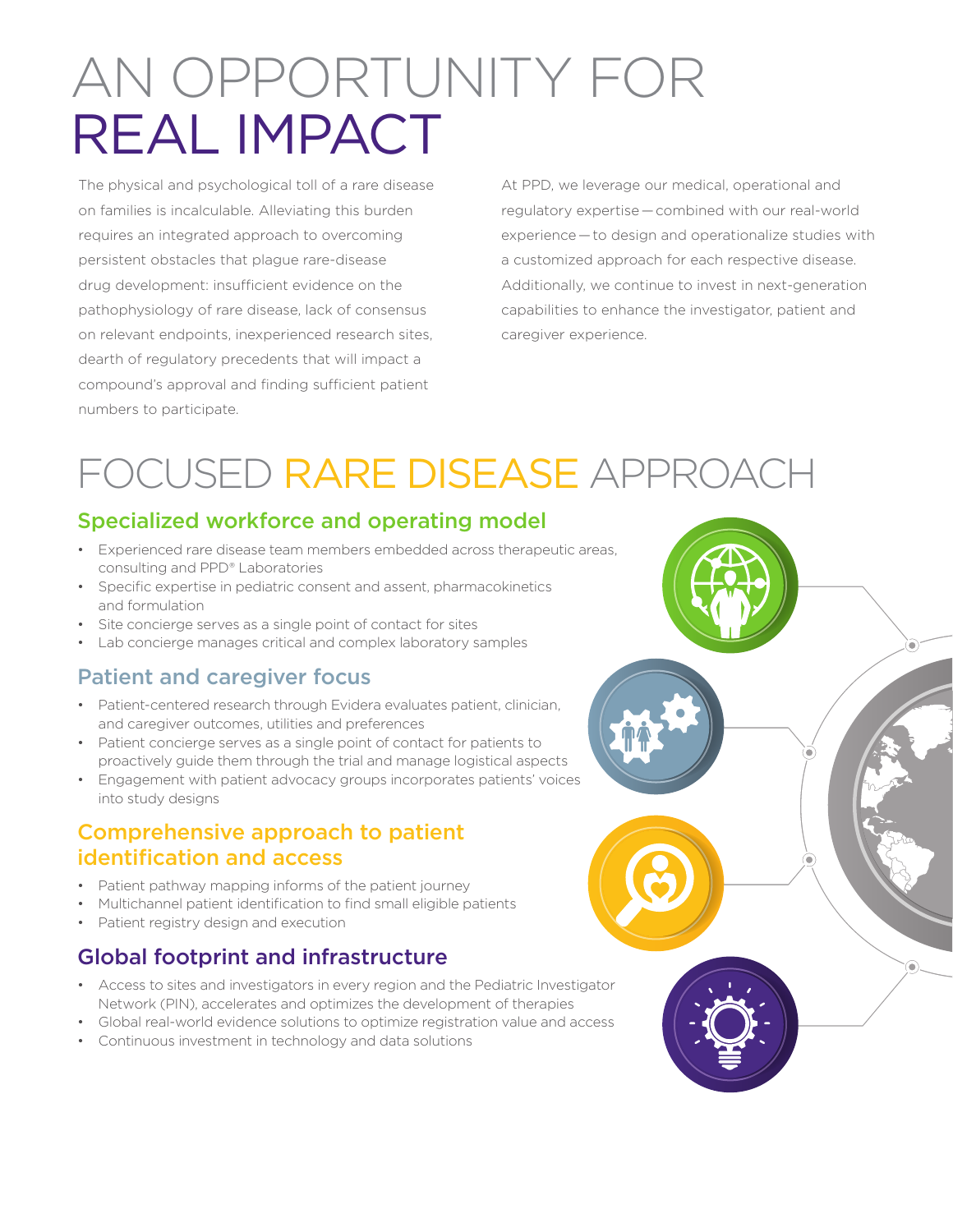# EXPERIENCE ON A GLOBAL SCALE

PPD has extensive global experience working with drug developers to design and execute successful clinical trials focused on rare disease indications across a broad spectrum of therapeutic areas.

Cardiovascular Musculoskeletal Gastrointestinal Dermatology Immunology **Opthalmology** 

Hematology Neuroscience **Oncology** Endocrinology/Metabolic **Respiratory** 

**In the past five years,**  we have partnered with clients on:

460+ **studies** in rare diseases

70+ **countries**<br>around the world



### UNMATCHED PEDIATRIC KNOWLEDGE AND **EXPERIENCE**

Children comprise half of the rare disease population, and their unique needs and challenges must be considered when planning and executing clinical trials. PPD has broad experience working with pediatric populations, having executed more than 350 pediatric studies in the last five years. We provide expert guidance on:

- Consent, assent formulation and safety;
- Protocol development, feasibility, study design and study-related issues based on knowledge of current standard of care and regulatory trends in the pediatric space;
- Product development and pediatric investigational plans
- Appropriate regulatory structures and processes and access to investigators with relevant pediatric expertise.

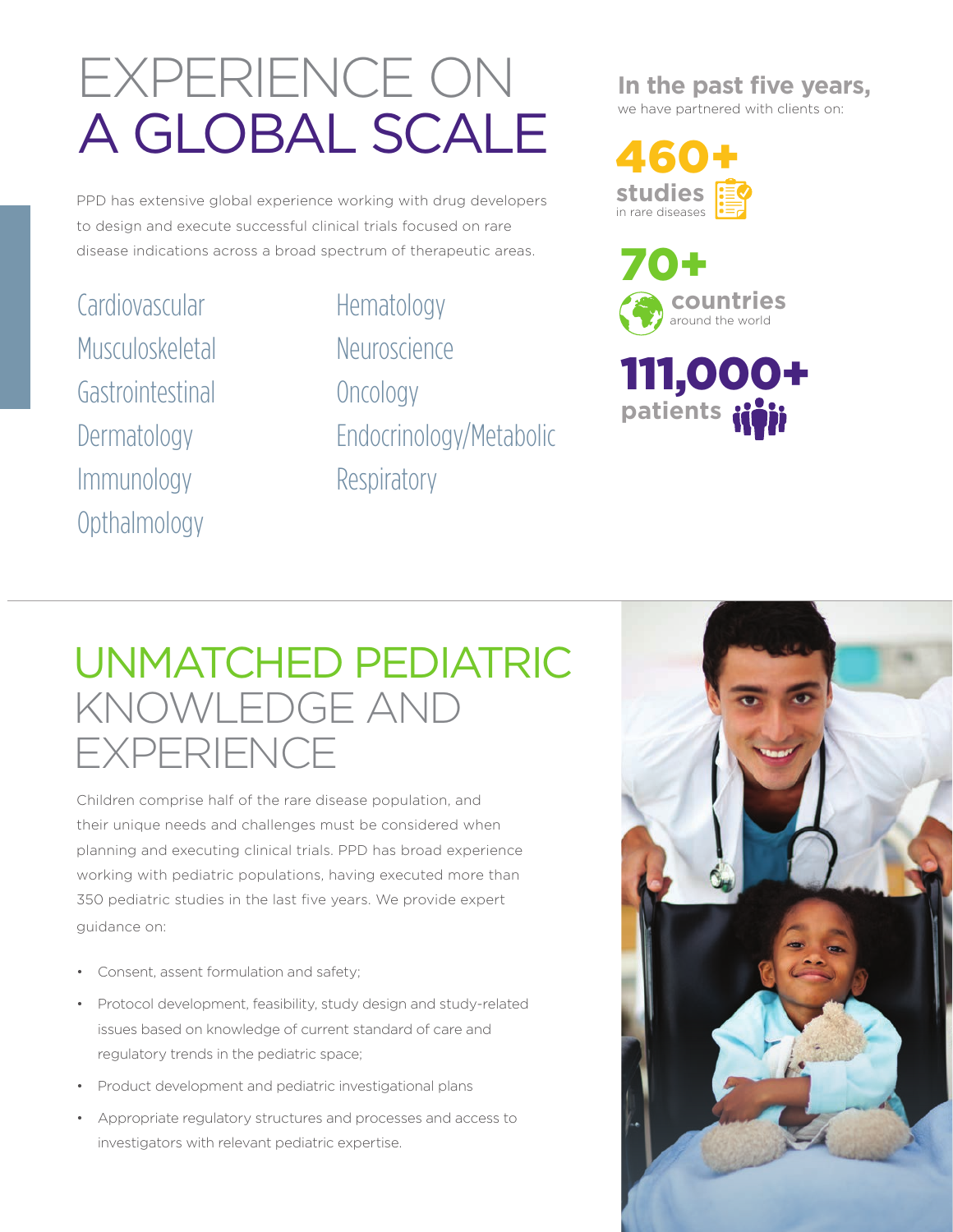## RARE DISEASE FRAMEWORK: BUILT FOR SUCCESS

PPD deploys a four-part framework for rare disease studies that ensures an in-depth understanding of the disease, customized planning and the application of best practices in study development. This framework is executed by cross-functional, cross-therapeutic study teams that consistently work to further their knowledge of evolving science and industry advancements. The four key elements of this framework include innovative and executable study designs, rigorous feasibility and study planning, study execution and proactive pre- and post-study planning.



CROSS-FUNCTIONAL, CROSS-THERAPEUTIC APPROACH